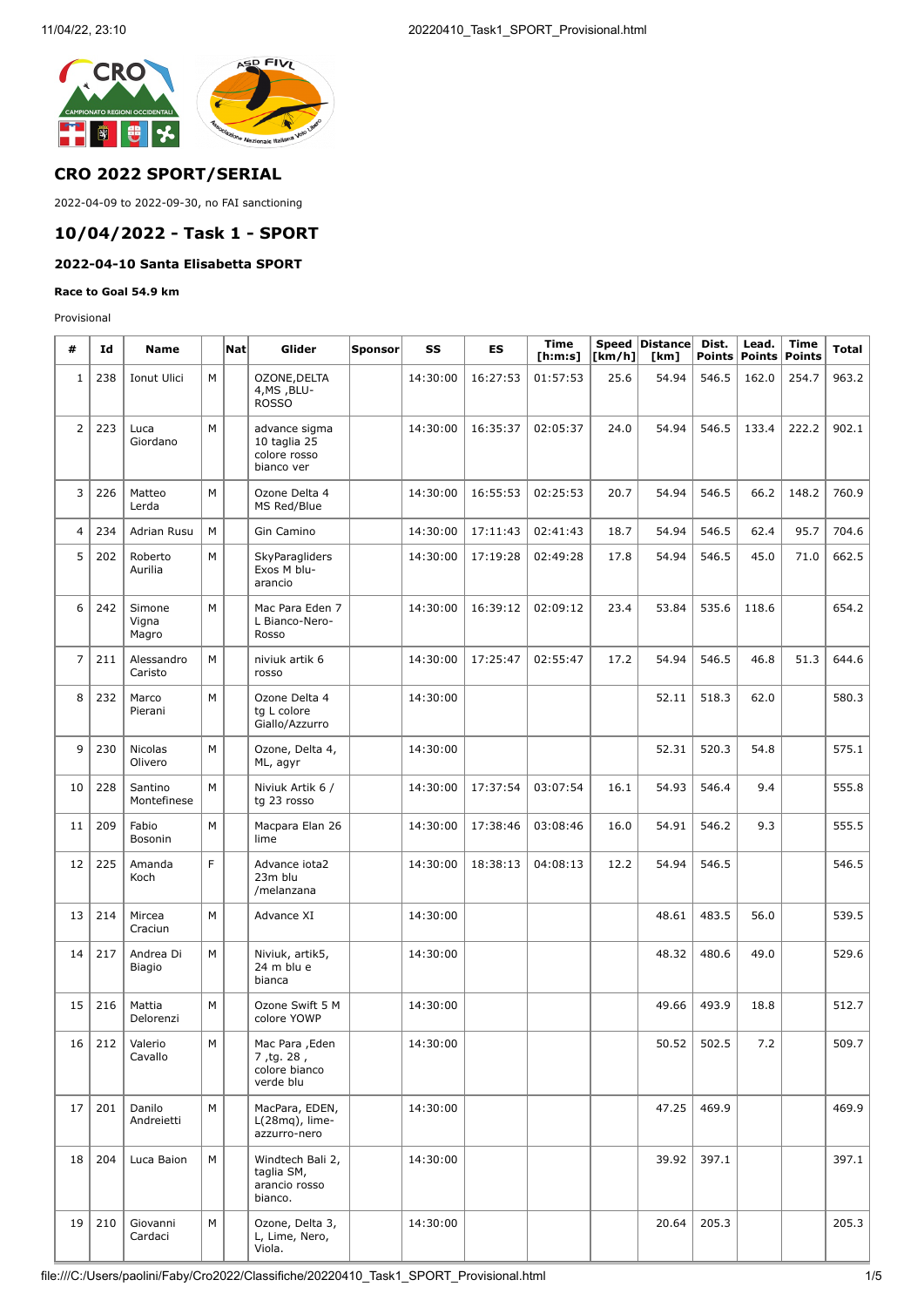| #          | Id  | <b>Name</b>            |   | $\mathsf{Nat}$ | Glider                                                | <b>Sponsor</b> | SS       | <b>ES</b> | Time<br>[ <b>h</b> : <b>m</b> : <b>s</b> ] | [km/h] | Speed Distance Dist.<br>[km] | <b>Points</b> | Lead. | <b>Time</b><br>Points Points | Total |
|------------|-----|------------------------|---|----------------|-------------------------------------------------------|----------------|----------|-----------|--------------------------------------------|--------|------------------------------|---------------|-------|------------------------------|-------|
| 20         | 231 | Christian<br>Orsello   | M |                | Swing helios                                          |                | 14:30:00 |           |                                            |        | 17.24                        | 171.5         |       |                              | 171.5 |
| 21         | 240 | Alessandro<br>Vallega  | M |                | Swing Helios<br>RS, M, rossa<br>sopra bianca<br>sotto |                | 14:30:00 |           |                                            |        | 16.26                        | 161.7         |       |                              | 161.7 |
| 22         | 207 | Andrea<br>Bevilacqua   | M |                | Niviuk Artik 6                                        |                | 14:30:00 |           |                                            |        | 11.59                        | 115.3         |       |                              | 115.3 |
| 23         | 215 | Alberto<br>Dellavedova | M |                | Niviuk Artik 5<br>Giallo/Blu                          |                | 14:30:00 |           |                                            |        | 11.49                        | 114.3         |       |                              | 114.3 |
| 24         | 235 | Davide<br>Sergo        | M |                | MAC PARA Elan<br>3 S Lime                             |                | 14:30:00 |           |                                            |        | 11.35                        | 112.9         |       |                              | 112.9 |
| 25         | 229 | Luca Morini            | M |                | Niviuk, Artik 6,<br>taglia 25, colore<br>wasp         |                | 14:30:00 |           |                                            |        | 11.04                        | 109.8         |       |                              | 109.8 |
| 26         | 241 | Claudio<br>Viano       | M |                | MAC PARA,<br>Elan3, 24, Lime                          |                | 14:30:00 |           |                                            |        | 11.02                        | 109.6         |       |                              | 109.6 |
| 27         | 220 | Diego Filippi          | M |                | Advance IOTA<br>2/27 Arancio<br>Bianco Blu            |                | 14:30:00 |           |                                            |        | 8.95                         | 89.0          |       |                              | 89.0  |
| 28         | 236 | Michele<br>Spagna      | M |                | Phi, Maestro X-<br>Alps, Size 19,<br>Lime Blue White  |                | 14:30:00 |           |                                            |        | 8.45                         | 84.0          |       |                              | 84.0  |
| 29         | 243 | Patrizia<br>Vitiello   | F |                | Advance Iota 2<br>23 Gialla<br>arancione<br>bianca    |                | 14:30:00 |           |                                            |        | 8.36                         | 83.2          |       |                              | 83.2  |
| 30         | 222 | Dario Ghigo            | M |                | Swing, nyos,<br>75-95 verde                           |                |          |           |                                            |        | 5.00                         | 49.7          |       |                              | 49.7  |
| 30         | 221 | Marco<br>Gallizia      | M |                | Niviuk Artik 6 23<br>Iceberg (blu,<br>bianco, giallo) |                |          |           |                                            |        | 5.00                         | 49.7          |       |                              | 49.7  |
| 30         | 205 | David Bava             | M |                | macpara eden7<br>24 bianco/rosso                      |                |          |           |                                            |        | 5.00                         | 49.7          |       |                              | 49.7  |
| 30         | 237 | Guido<br>Talamazzi     | M |                | Skywalk, chili<br>5, xs, bordeaux                     |                |          |           |                                            |        | 5.00                         | 49.7          |       |                              | 49.7  |
| <b>DNF</b> | 227 | Federico<br>Litia      | M |                | Ozone delta 3<br>ML lime                              |                |          |           |                                            |        |                              |               |       |                              | 0.0   |
| <b>DNF</b> | 239 | Paolo Usai             | M |                | Phi Allegro                                           |                |          |           |                                            |        |                              |               |       |                              | 0.0   |
| <b>DNF</b> | 206 | Andrea<br>Bertino      | M |                | Niviuk Artik 6<br>taglia 23 colore<br>Iceberg         |                |          |           |                                            |        |                              |               |       |                              | 0.0   |

Results include only those pilots where ca:Categoria equals Sport

## **Task definition**

| <b>No</b> | Leg Dist.        | Id              | <b>Radius</b>      | Open  | Close | <b>Coordinates</b>         | <b>Altitude</b> |
|-----------|------------------|-----------------|--------------------|-------|-------|----------------------------|-----------------|
| 1         | $0.0$ km         | D <sub>04</sub> | $400 \text{ m}$    | 13:40 | 20:42 | Lat: 45.41835 Lon: 7.64178 | 962 m           |
| 2 SS      | $3.5 \text{ km}$ | <b>B28</b>      | 6000 m             | 14:30 | 20:42 | Lat: 45.4834 Lon: 7.71971  | 1492 m          |
| 3         | 20.0 km          | <b>B11</b>      | 3000 m             | 14:30 | 20:42 | Lat: 45.35855 Lon: 7.47178 | 2128 m          |
| 4         | 24.1 km          | <b>B06</b>      | $9000 \; \text{m}$ | 14:30 | 20:42 | Lat: 45.23477 Lon: 7.46731 | 1318 m          |
| 5         | 41.3 km          | D <sub>05</sub> | 1000 m             | 14:30 | 20:42 | Lat: 45.43893 Lon: 7.64675 | 1408 m          |
| 6         | 47.4 km          | <b>B22</b>      | 1000 m             | 14:30 | 20:42 | Lat: 45.38526 Lon: 7.71223 | 388 m           |
| 7 ES      | 53.8 km          | <b>B16</b>      | 2500 m             | 14:30 | 20:42 | Lat: 45.42111 Lon: 7.59676 | 473 m           |
| 8         | 54.9 km          | A04             | $200 \text{ m}$    | 14:30 | 20:42 | Lat: 45.40277 Lon: 7.6346  | 403 m           |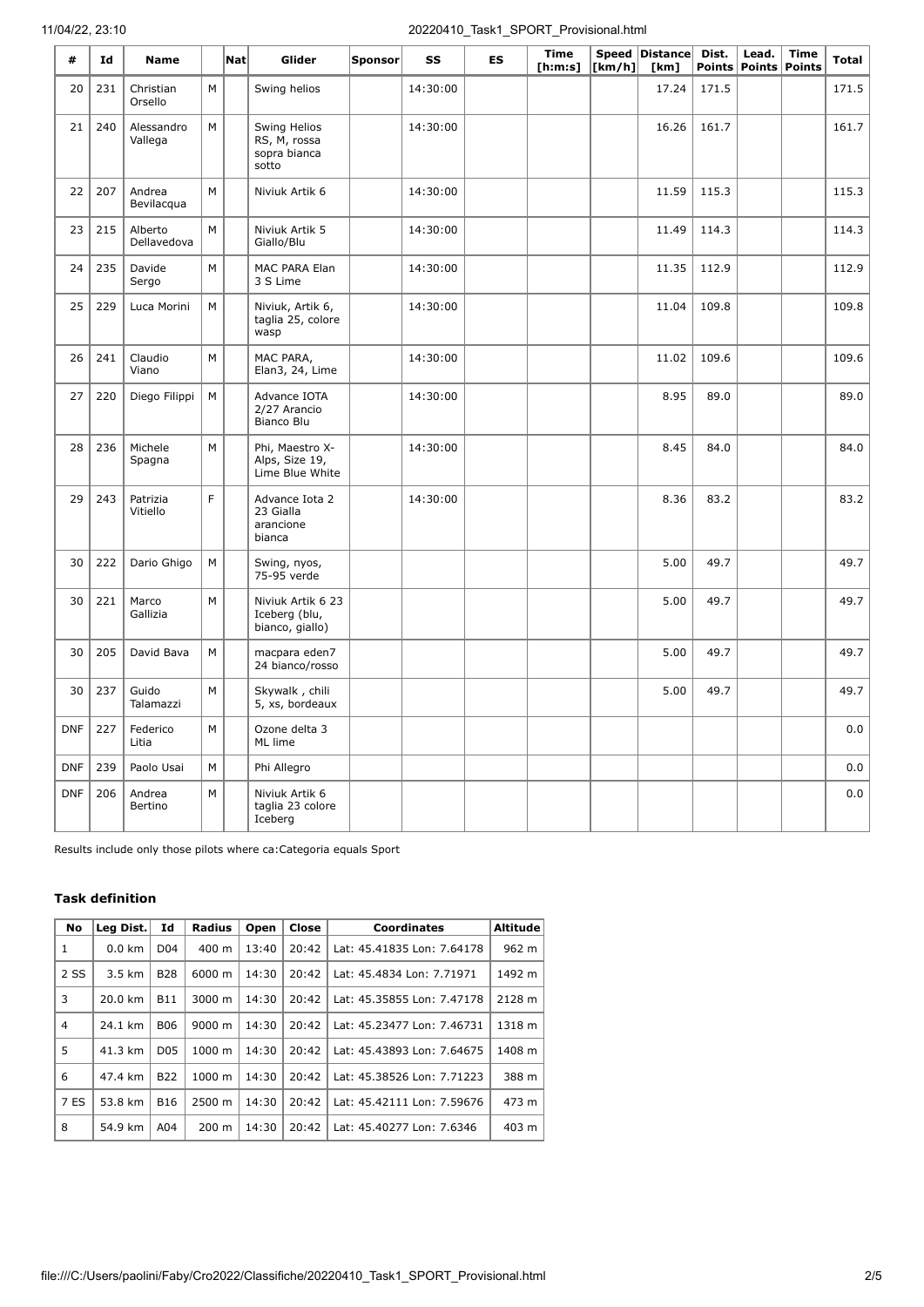## **Pilots not yet processed (NYP)**

**Id Name**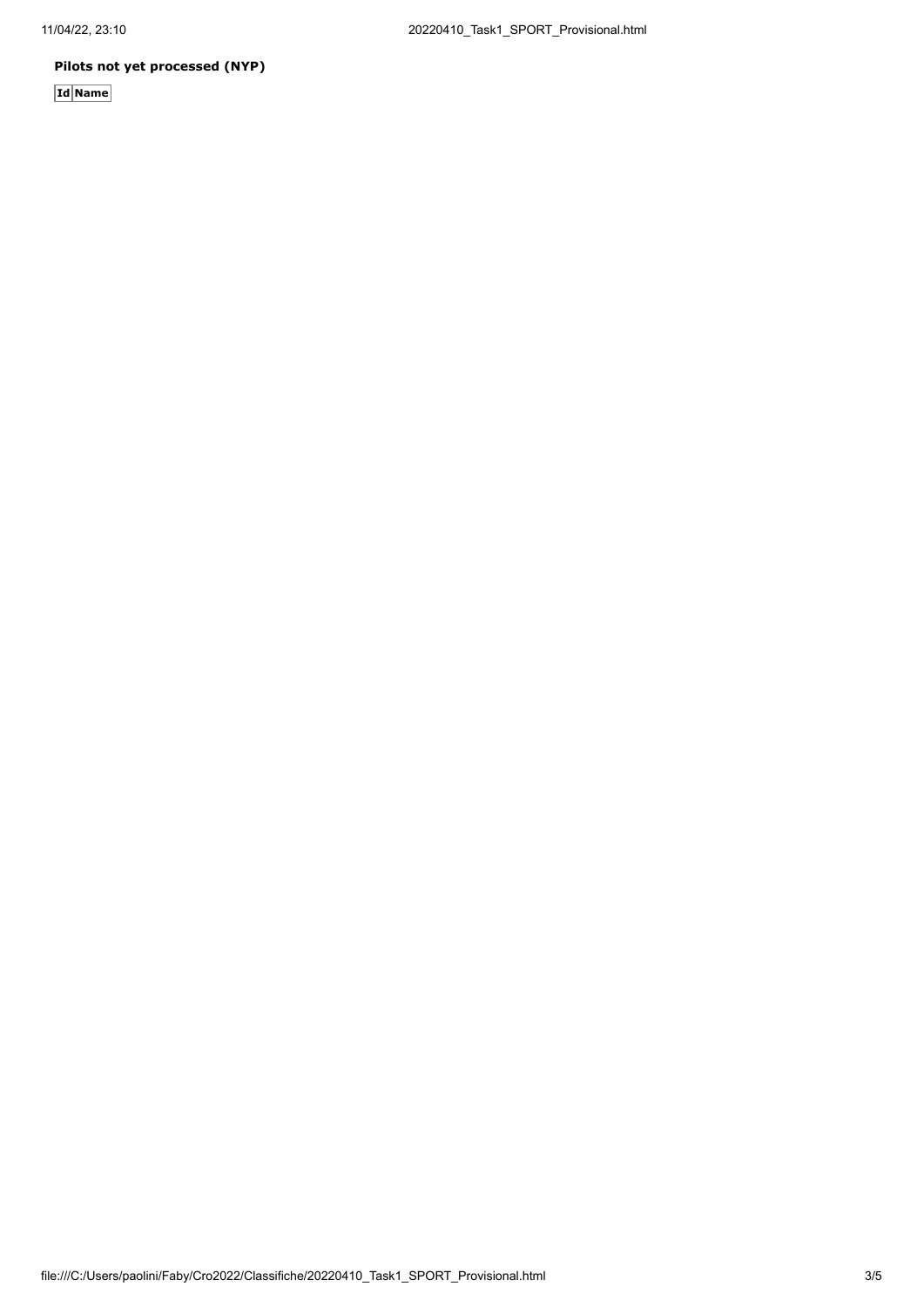### **Task statistics**

| param                           | value                     |
|---------------------------------|---------------------------|
| ss_distance                     | 50.341                    |
| task_distance                   | 54.941                    |
| launch_to_ess_distance          | 53.812                    |
| no_of_pilots_present            | 49                        |
| no_of_pilots_flying             | 45                        |
| no_of_pilots_lo                 | 34                        |
| no_of_pilots_reaching_nom_dist  | 26                        |
| no_of_pilots_reaching_es        | 15                        |
| no_of_pilots_reaching_goal      | 11                        |
| sum_flown_distance              | 1535.12                   |
| best_dist                       | 54.941                    |
| best_time                       | 1.8511                    |
| worst_time                      | 4.1369                    |
| qnh_setting                     | 1013.25                   |
| no_of_pilots_in_competition     | 42                        |
| no of pilots landed before stop | 0                         |
| sum dist over min               | 1328.487                  |
| sum_real_dist_over_min          | 1328.487                  |
| sum_flown_distances             | 1535.12                   |
| best_real_dist                  | 54.941                    |
| last_finisher_start_time        | 2022-04-10T14:30:00+02:00 |
| last_start_time                 | 2022-04-10T14:30:00+02:00 |
| first_start_time                | 2022-04-10T14:30:00+02:00 |
| first finish time               | 2022-04-10T16:21:04+02:00 |
| max_time_to_get_time_points     | 3.2117                    |
| goalratio                       | 0.2444                    |
| arrival_weight                  | 0                         |
| departure_weight                | 0                         |
| leading_weight                  | 0.162                     |
| time_weight                     | 0.2915                    |
| distance_weight                 | 0.5465                    |
| smallest_leading_coefficient    | 1.2548                    |
| available_points_distance       | 546.495                   |
| available_points_time           | 291.505                   |
| available_points_departure      | 0                         |
| available_points_leading        | 162                       |
| available_points_arrival        | 0                         |
| time_validity                   | 1                         |
| launch_validity                 | 1                         |
| distance_validity               | 1                         |
| stop_validity                   | 1                         |
| day_quality                     | 1                         |
| ftv_day_validity                | 0.9842                    |
| time_points_stop_correction     | 0                         |
|                                 |                           |

## **Scoring formula settings**